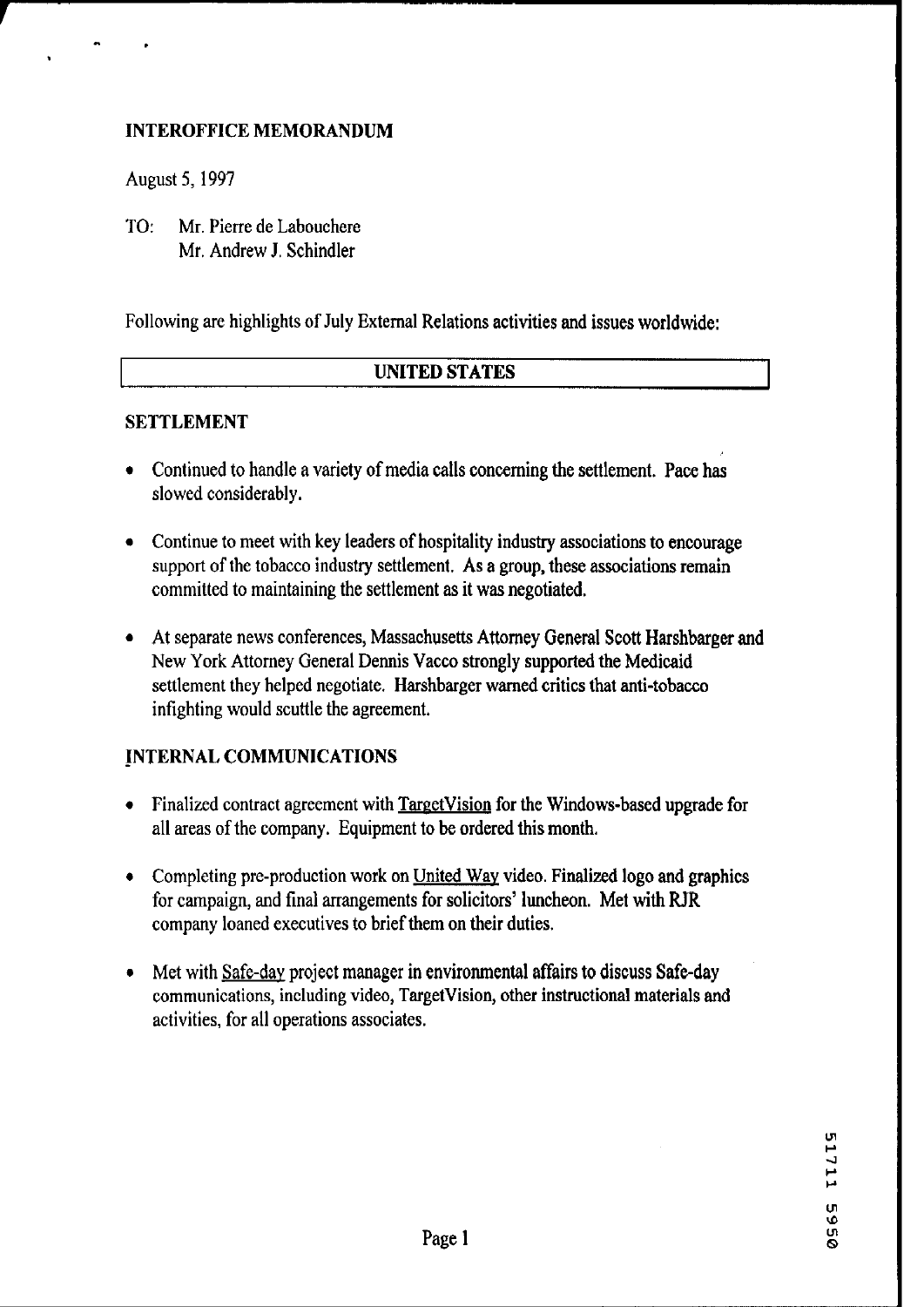#### **BRAND ACTIVITIES**

- National launch of new Camel ad campaign generally well-received, with focus on "death" of Joe Camel being the most widely covered aspect. Handled handful of media calls regarding a press conference held in Washington by the American Lung Association on whether the new Camel Lights ads appeal to youth.
- *Packaging Digest Magazine* has awarded Jumbos its gold medal award for design. Sedona packaging received the silver award. Magazine interviewed Melinda Simmons and official of Cornerstone, package designer for Moonlight brands.
- Arranged media training for Denny Potter to be prepared for ingredients issues that might arise as a result of Winston's No Bull proposition.
- Updated Eclipse materials to prepare for new test market locations Lincoln and Atlanta, and placing reformulated product in Chattanooga. Video and audio news releases are ready for Lincoln and Atlanta. **VNR** will include lauco comments, animated cutaway of cigarette, smoke composition pie charts, pack beauty shots and manufacturing footage.

#### **MEDIA RELATlONS**

Identified hospitality industry spokespersons for a *Washington Post* article dealing with the status of smokers in America.

# **ETSIACCOMMODATION**

- Made presentation to engineers and designers from Host-Marriott Corporation. Host-Marriott has requested our assistance in training their personnel regarding the best engineering and design practices for them to use in new and renovated construction.
- Meeting with Trion Corporation to continue exploring possibility of jointly  $\bullet$ developing air cleaning and filtration devices for use in hospitality locations. Discussions are also underway with brands to determine if there is potential to use these air cleaning devices in conjunction with brand-specific promotions.
- Met with representatives of a number of hospitality-oriented trade associations,  $\bullet$ including the National Restaurant Association, National Licensed Beverage Association, Nevada Resort Association, and the American Hotel & Motel Association. Each organization confirmed they would continue to oppose government-imposed smoking bans and pledged to continue to work with us in support of the accommodation of smokers and non-smokers.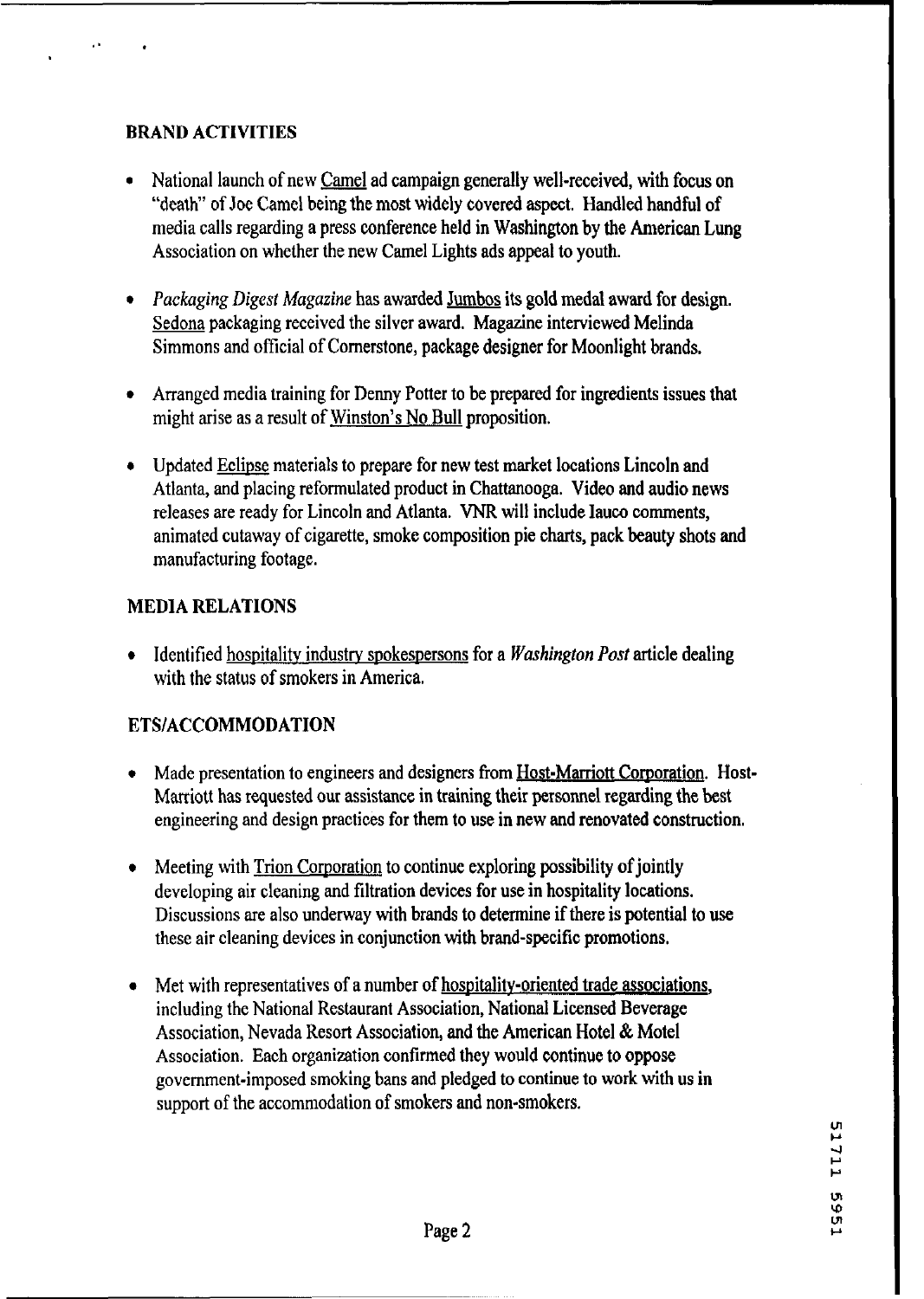- Participated in the summer meeting of the American Society of Heating, Refrigeration, and Air Conditioning Engineers (ASHRAE). A large amount of interest was expressed regarding ways to accommodate smokers in separately ventilated areas, restaurant sections, smoking lounges, and more. We have secured two time slots at seminars during the January/winter meeting to make presentations on how to accommodate smokers in these kinds of environments.
- RJR was a sponsor of the Restaurant Association of Washington annual awards dinner. Outgoing Chairman Bill Anton was honored for his service to the industry, and we presented the award for Restaurateur of the Year. Anton, an active and vocal supporter of the rights of smokers, is expanding his operations in a number of airport locations and reports an increasing number are requesting proposals to bring smoking locations back to their bars and restaurants.

# ADVERTISINGIMARKETING FREEDOMS

- **A** New York Assembly passed bill that mandates tobacco and alcohol outdoor advertising be restricted to 1,000 feet from a school is unlikely to be approved in the Senate.
- The Chicago Building and Codes Committee passed an ordinance that severely restricts or bans outdoor advertising of tobacco and alcohol products. The full City Council has deferred action until September.

# **RESTRICTIONS**

• The Ohio Senate, during debate on the floor, killed a proposal to ban smoking in state prisons.

# YOUTH NON-SMOKING

- **w**Media training has been completed for 19 Jaycees' national and state vice presidents, tied to our efforts through JAYS program to reduce youth smoking.
- Legislation in the Ohio Senate has been introduced to prohibit minors from purchasing, possessing or using tobacco products. It also imposes severe penalties on retailers who sell tobacco to minors.

#### ENVIRONMENTAL

Have begun two solicitation mailings to golf course operators and beach communities offering environmental program materials - bumper stickers, tent cards and Smokers For A Clean America disposable ashtrays.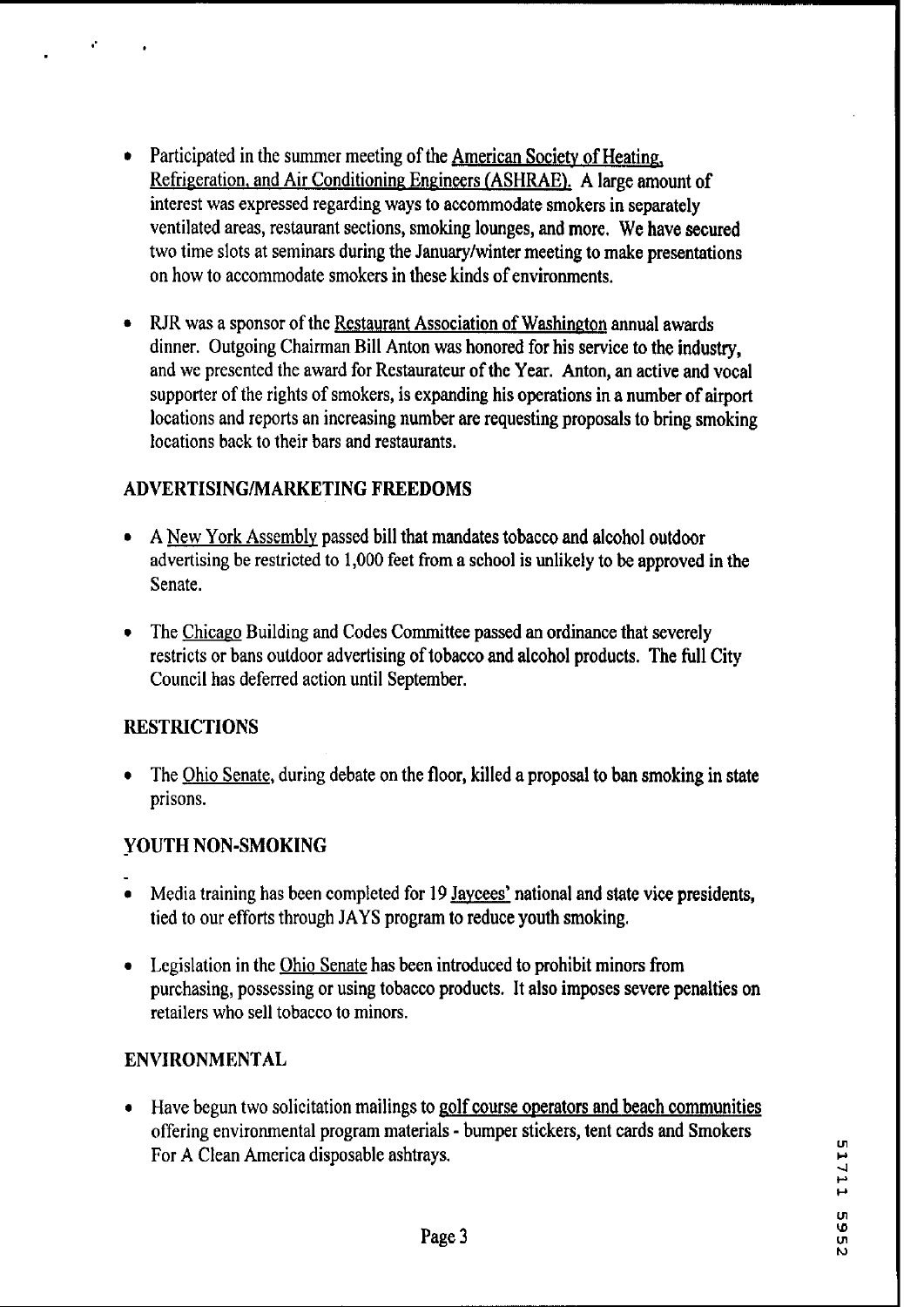# **COMMUNITY AND CORPORATE AFFAIRS**

- Held initial meeting of RJR Corporate Volunteer Program steering committee. Bob Gordon articulated senior management's commitment to the committee representing all parts of the company. Prepared bullet points for Andy Schindler, and will begin creating logo and name for new program.
- Completed plans for RJR sponsorship of the National Black Theatre Festival Gala to be held Monday, August 4th. Drafted remarks for Andy Schindler.

# **LITIGATION**

- Two Connecticut construction unions sued the tobacco industry to recover Medicaid costs attributable to "smoking-related illness."
- Continued to provide **Broin** status updates to inquiring reporters. National reporters left Miami after LeBow's testimony and are now calling for periodic updates on the trial.
- **a** Responded to several calls about the District Court of Appeals upholding the trial court ruling that eight Liggett joint-privileged documents are not privileged and show a prima facie case for crime/fraud. Worked with Jones, Day and PM on how we'll respond if documents released to the public.
- A reporter from the *Legal Times* called on what is purportedly the first of 150 individual suits an attorney in Washineton. D.C. plans to file against the industry. The first is against RJR and Safeway.
- Dan Donahue explained the inefficiencies of pursuing social policy through litigation like the Attorney General suits for a Cox news reporter based in Jerusalem. **A** similar lawsuit is being discussed there by the health minister and a plaintiff's lawyer who had attended a Richard Daynard session in Europe recently. Made tentative plans for Tobacco International staff to have a briefing and media training for handling future offshore media inquiries of this type.

# **REGULATORY** ISSUES

- Worked with other companies on arrangements for handling media for the August 11 oral arguments in the FDA appeal.
- Advised several reporters that RJR will continue to prepare for litigation by and  $\bullet$ against the Federal Trade Commission.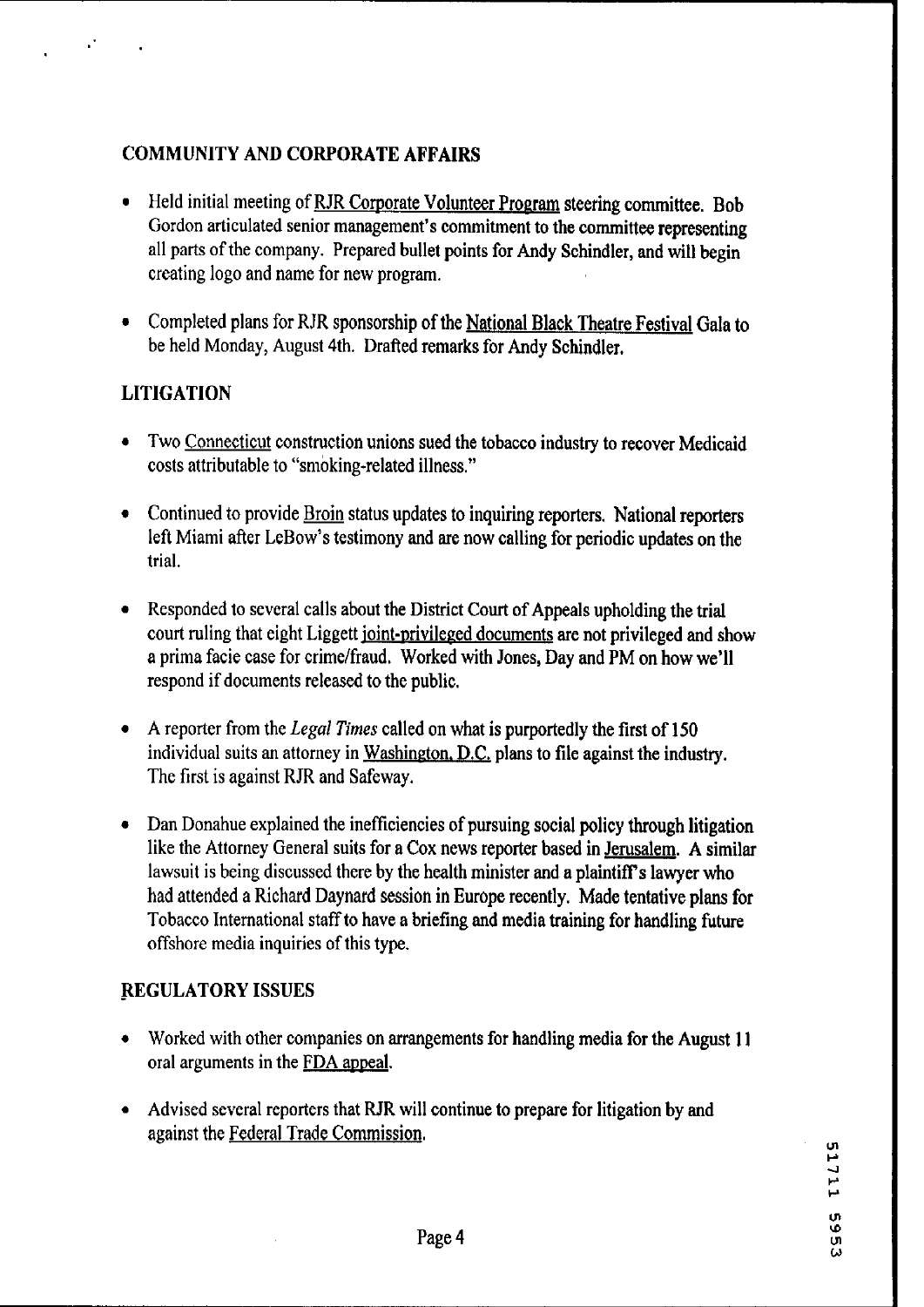# CIGARETTE EXCISE TAXES

The Wisconsin Senate Democratic Caucus budget proposal calls for a 19 cents per pack increase in the cigarette **tax** rather than the original recommendation of 26 cents, The House is supporting a 15 cent increase.

The Wisconsin General Assembly recessed without taking any formal action on the Joint Finance Committee's budget bill, which includes a 16-cent increase in the cigarette tax.

- The *Ohio* Senate passed the Education Funding resolution and the House Revenue Committee has reported it to the House floor. It does not include the proposed cigarette tax increase of 12 cents per pack.
- Rhode Island Governor Almond signed a budget bill that includes a 10-cent cigarette tax increase (61 cents - 71 centslpack). The **tax** became effective July 1.
- $\bullet$ The Michigan House voted down an amendment to the supplemental appropriations budget bill that would give the Department of Treasury funds to implement their cigarette tax stamp program. The Department is attempting to bypass legislative action in order to force the wholesalers to affix the stamp on each pack of cigarettes.
- California Assembly Member Tom Torlakson announced a proposal to increase the state's tobacco tax by 80 cents. The increase would fund health **care** programs such as Medi-Cal, insurance for children, school nurses, and breast cancer treatment.

# **LEGISLATIVE SESSIONS**

- Louisiana. Delaware. Oregon and Nevada adjourned 1997 legislative sessions. No legislation having an adverse impact on RJRT or the tobacco industry **was** adopted.
- The Pennsylvania and Michigan legislatures have recessed until late September. The New Jersey legislature has recessed until fall.
- The Massachusetts House has recessed for the summer and will return September 15 for a fall session. The Senate will meet one day this week and will have the same reconvening date as the House.

# DIVESTMENT

Massachusetts House anti-tobacco activists failed to suspend the rules to force a floor vote on tobacco divestment legislation. The legislation probably will not be considered until after Labor Day.

**F**  4 P P **VI**  'dl **P**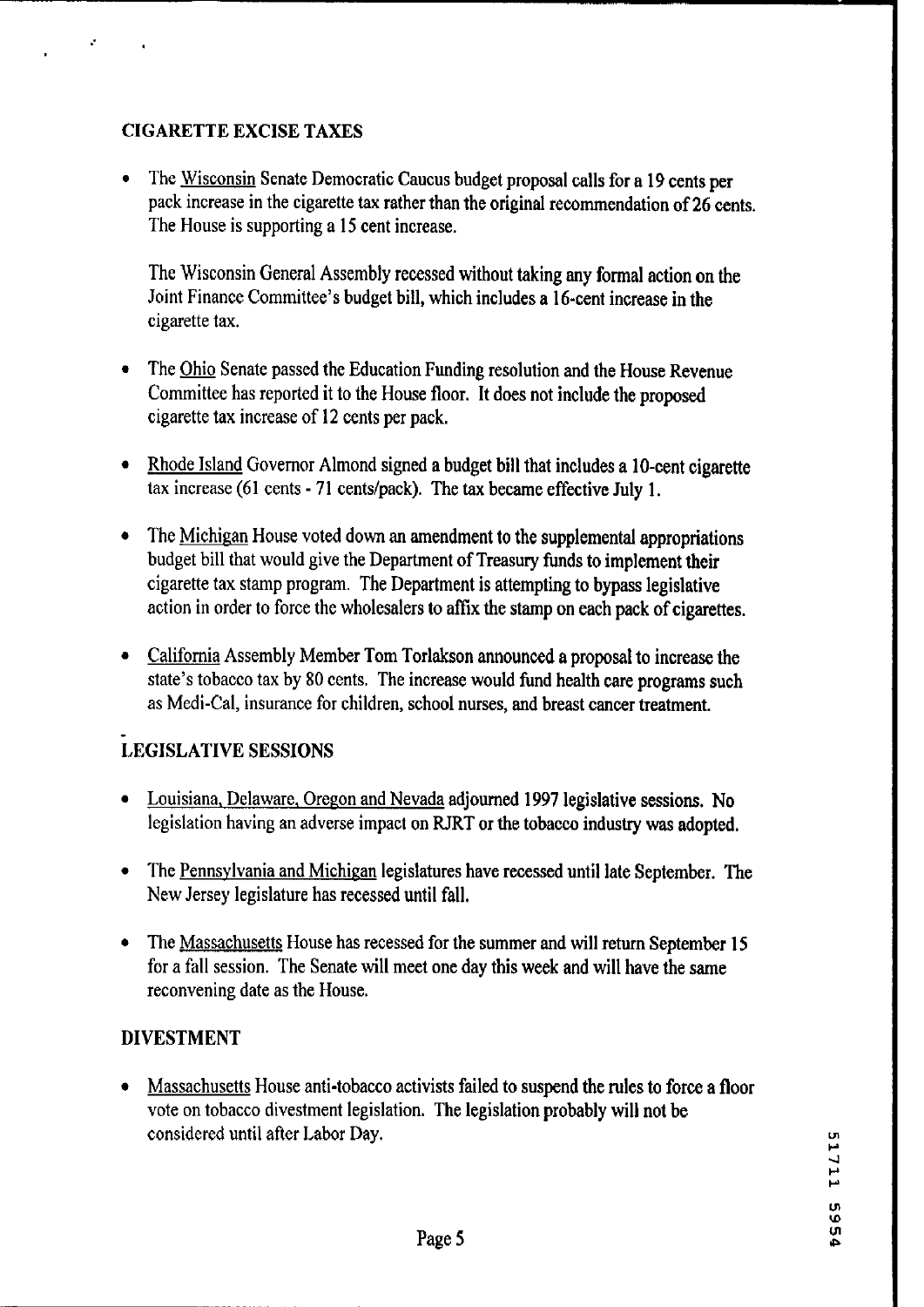The Pennsylvania Teachers Union pension fund directors voted to not purchase tobacco stocks in the future. However, they also voted not to divest their current holdings.

#### **INTERNATIONAL**

#### U.S. SETTLEMENT

- The Iceland Surgeon General stated that Iceland should follow the U.S. example to cover alleged smoking-related health care costs, i.e. either obtain an agreement or sue the industry. Together with the anti-tobacco movement, he also pleaded for the classification of tobacco as a drug, the imposition of a maximum nicotine yield of 0.5 mg, a massive increase of tobacco excise, and retail licensing.
- The Norwegian National Council on Smoking and Health is studying the U.S.  $\bullet$ agreement to see whether any elements could be implemented in Norway.
- The Tobacco Institute of Japan is reviewing current TIOJ youth no-smoking programs  $\bullet$ and defining what additional actions should be taken in light of the **U.S.** settlement, though the Ministry of Finance is prepared to observe the U.S, development **with** no urgent desire to respond.
- Anti-smoking lawyers group in Japan met on "Preparation of how to file tobacco lawsuits" following the U.S. settlement. They plan to sue as early as next spring.

#### BRAND ACTIVITIES

Salem Body Board World Cup event advertising was criticized by anti-smoking activists who complained to Tobacco Institute of Japan, the Japan Advertising Association and the Ministry of Finance. While the ads are in line with TIOJ's advertising code, MOF officials demanded immediate cessation due to extreme sensitivity to criticism in the current environment. **RJR** Japan received inquiries from three newspapers and we sent out company statement.

RJR Japan distributed 2,000 portable ashtrays to smokers at the Salem Body Board World Cup '97 July 12-13.

In Malaysia, Salem's sponsorship of the nationwide premiere "Con-Air" movie proved to be another successful consumer promotion. Tickets were fully redeemed within an hour of the opening of the redemption counters. Salem will continue this promotion by screening "The Making of Con-Air" over television.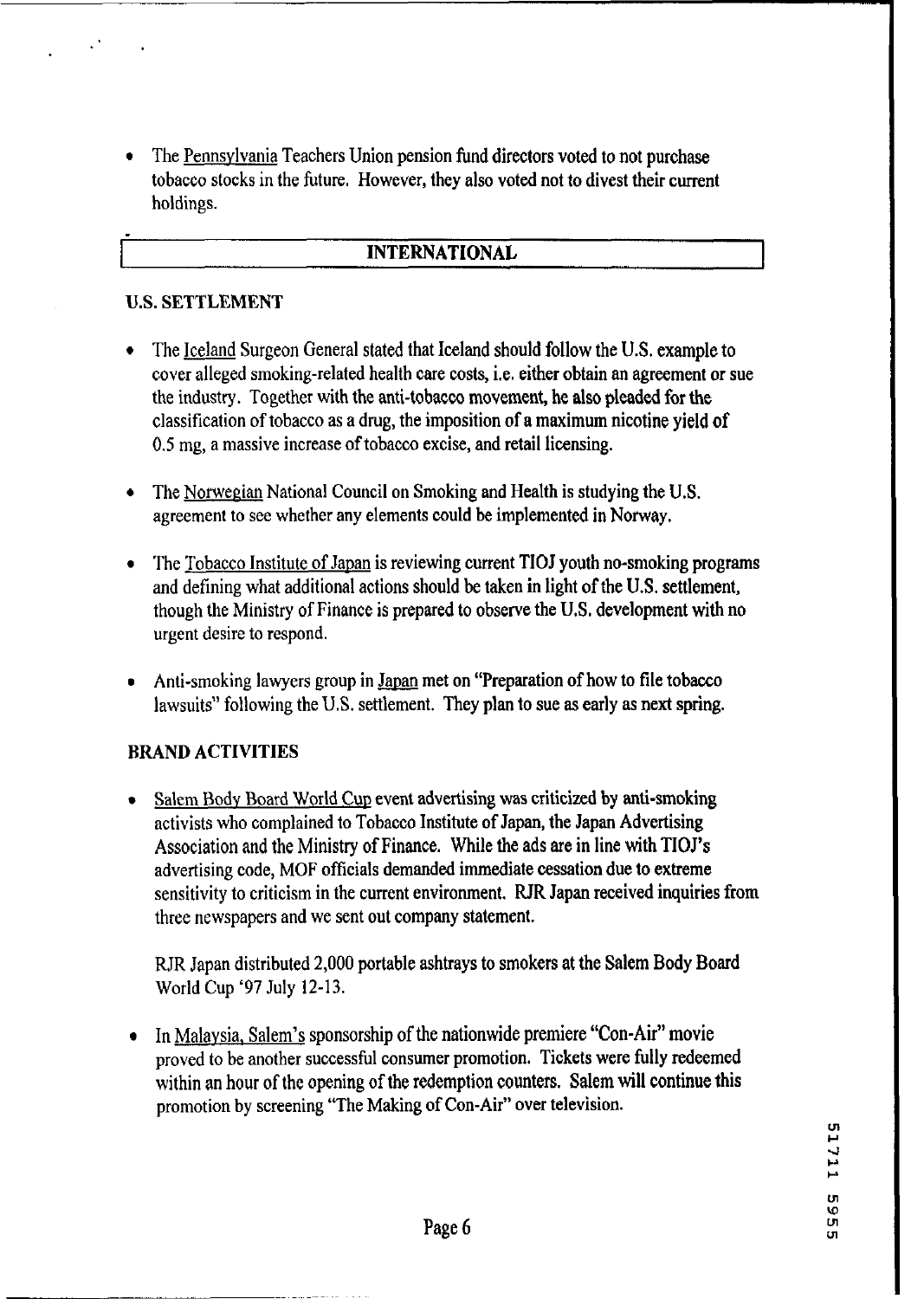State Authorities in Malaysia who previously banned the **KRU** concert (sponsored by Peter Stuyvesant) have announced that they will adhere to the Cabinet decision to allow the rap group to hold its concerts, but with some restrictions, including: no smoking and consumption of alcoholic beverages at the venue, no children below 18 without their parents, and no signs or ads involving cigarette companies.

### MEDIA RELATIONS

- Following press contacts by the Ukrainian country manager during his June trip to Kremenchuk, local press carried throughout July a number of articles highlighting activities and role of the company in the area as well as the charitable giving of the company (\$20,000) for the social needs of the city.
- *Expansion* (leading business journal in Spain) published an extensive, positive article on the tobacco sector stressing burden of the strong increase of excise taxes. RIR brands received several positive mentions.
- The agreement between RJR and Tabacalera to process leaf in the TSA factory in Cadiz (Spain) was widely covered in a long article published by **"Cinco Dias";** the tone was very positive.

# ETSIACCOMMODATION

- Hotel Association of Canada sponsored **ETS** presentation by John Luik of Niagara Institute. Surprised health officials that anybody would dispute science. Very wellreceived. Media neutral-positive.
- RJR Japan hand delivered 4,000 "Smoking Manners Book" to smokers.
- Merger of two existing international hospitality organizations, International Hotel  $\&$ Restaurant Association (IH&RA) and HORECA, will be announced later this year.
- Decided jointly with other companies not to continue PR activities around publication of exposure studies due to unsatisfactory media coverage.
- The planned introduction of mandatory non-smoking sections in restaurants, bars, pubs, etc. was not accepted by the parliament in the Canton Lucern (Switzerland).
- "El *Fumador*" (key tobacco magazine in Spain) published a brief article on ETS based on the RJR brochure, "Something in the Air." The brochure was presented to the Board of Tobacconists Association in RJR ofices. They asked for a large number of brochures to give out to affiliates. **~1**

**C1 4 I-I-01 w**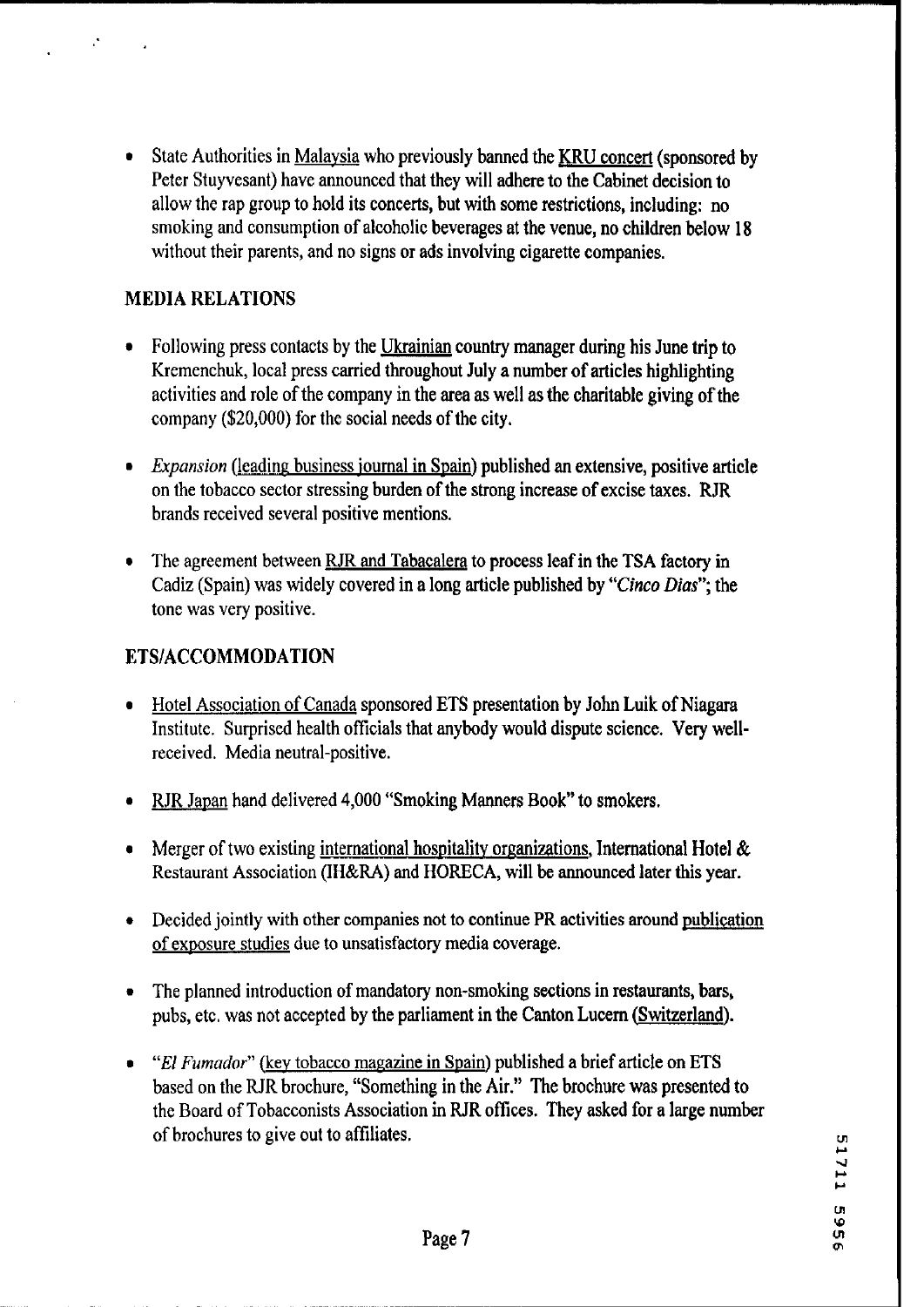# SMOKING & HEALTH

- Canadian Broadcast Company planning to produce documentary based on "Should" tobacco companies pay for tobacco-related medical costs?" Each CEO solicited for interview, along with British Columbia Health Minister MacPhail and health groups. Due to management changes at RJR-Macdonald, we will decline and leave response up to CTMC. Other companies also expected to decline.
- The Alberta (Canada) Tobacco Reduction Plan (ATRP) is being supported by the  $\bullet$ ATRP Alliance, a coalition of health groups. Industy continues in efforts to form a coalition of wholesalers, retailers and hospitality industry to counter Alliance efforts. ATRP plans are modeled after California and Massachusetts, which claim tobacco use declines that are twice the U.S. national average.
- The Netherlands Health Minister stated that it would be unethical to claim damages from the tobacco industry as long as it is legal to sell that "poison."

# YOUTH ISSUES

- **r** RJR-Macdonald is developing a new approach based on discussions with teacher panels recommended by British Columbia and Ontario Ministries of Education. Pilot test planned for November.
- Retail programs: Preparations for October launch in Netherlands underway; the Retail programs: Preparations for October launch in Netherlands underway; the industry is now jointly committed to implementing a program in <u>France</u>; joint industry program in <u>Italy</u> to be presented at tobacco fair in Mi industry program in <u>Italy</u> to be presented at tobacco fair in Milan in September;<br>expanded program in Spain; agreed on strategy and budget with NMA and JC for Hone. Kong program to be launched later this year; agreement in principle **with** PM to jointly initiate a youth program in Russia and possibly Azerbaijan.

# ADVERTISINGMARKETING FREEDOMS

- The Health Minister of Spain has circulated a draft on cigarette advertising to the rest of the government. Based on contact made by the Spanish Tobacco Association (AET), the Health Minister intends to assess what the Spanish position should be, and not to pass a national law. *Cinco Dias,* one of the leading business journals, inaccurately reported that the government is close to passing a law banning all cigarette advertising. But the Health Minister has formally stated that the Spanish government will follow the European Union legislation on cigarette advertising.
- The Fortuna sunglasses (Tabacalera's BD program) TV advertising campaign continues to receive negative media coverage, since Autocontrol S.L. (Association to control the advertising practices) has come out against it. The formal opinion of the Jury of Autocontrol is expected soon. Meanwhile, negative references to other BD

51711 1995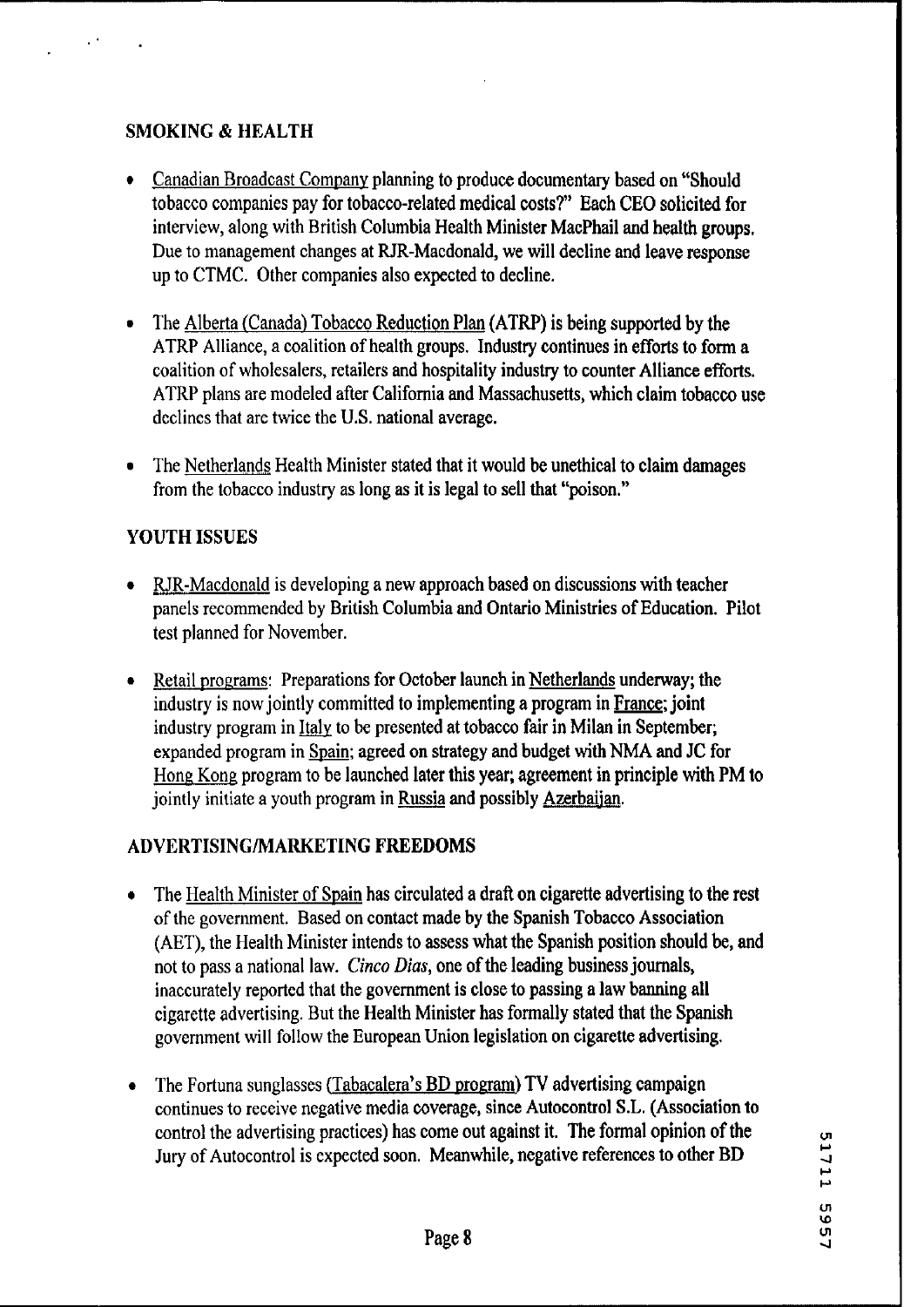**programs are also being reflected in the press.** 

 $\ddot{\cdot}$ 

l,

 $\ddot{\phantom{a}}$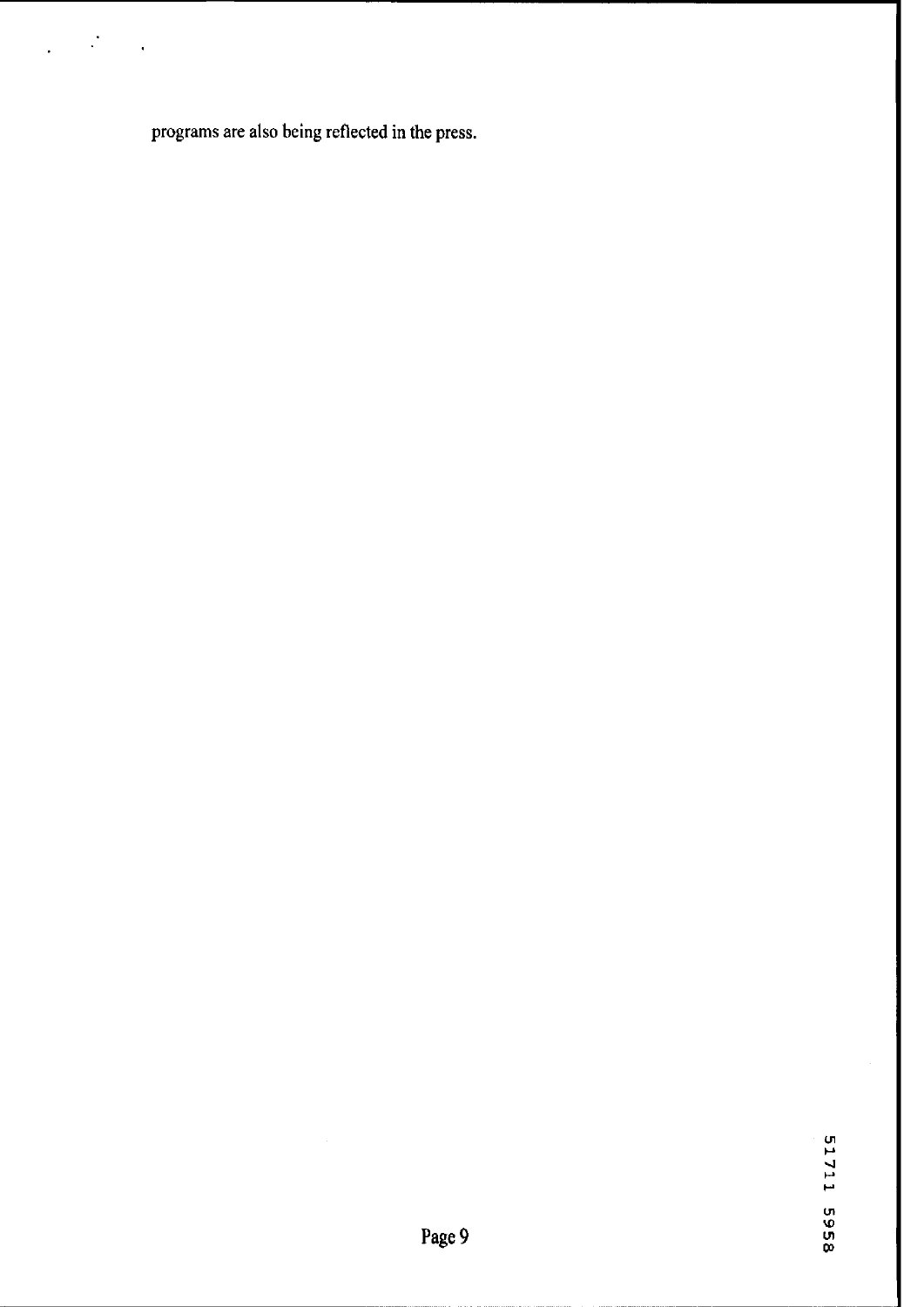- The Luxembourg Health Minister (Lahure) has taken over the Presidency of the Health Council of the EU. Tobacco issues will be on the council's December agenda, and the Presidency seems confident that consensus can be achieved on an EU ad ban during 1997. The blocking minority of member states that have opposed an ad ban is endangered, with the UK supporting a ban and indications that the Dutch position is switching to that position. Efforts to garner support for the industry's position continue in Spain and Portugal.
- In the EU Parliament, an intergroup formed in July had a record number of supporters for Dutv-Free in Europe. The group has publicly asked the Commission to study the serious negative consequences of the proposed abolition of Duty Free. **A** consumer campaign has been launched in major airports and on femes.
- $\bullet$ The Catalonian Parliament is debating a new law to impose all legal texts on packaging of goods traded in Catalonia, to be in Catalan. It would force the industry to produce packaging with double health warning for Catalonia. Since all industries are opposing the initiative, it was decided to (I) create an industry committee to prepare a document analyzing of the negative impact on the economy; and (2) establish close coordination with other industries (food, etc.).
- In Belgium, the draft royal decrees banning OOH advertising and packs with less than 20 sticks are on the agenda of the September meeting of the Consultative Committee for food products.
- The (non-binding) opinion of the "Conseil d'Etat" on the ad ban bill in Belgium has  $\bullet$ been sent to the president of the Senate. The content is not known yet. If the opinion says the Federal Parliament cannot ban sponsorship, this might have an important impact on the further course of the bill.
- The president of the socialist fraction in the Netherlands Parliament pleaded for a ban on event sponsorship by tobacco and alcohol companies. Event organizations could be compensated by an excise increase. The antis (Stivoro) published an article accusing the industry of massive product placement in **TV** programs.
- R. Branson, CEO of Virgin, suggested to set up an alternative car racing organization if Formula One would leave the EU because of the expected sponsorship ban.

# **LITIGATION**

The UK Health Minister stated that she would keep a tight rein on local health authorities seeking to sue the tobacco industry and that if any such actions would be considered, they should be part of a national strategy.

**w 4 w w**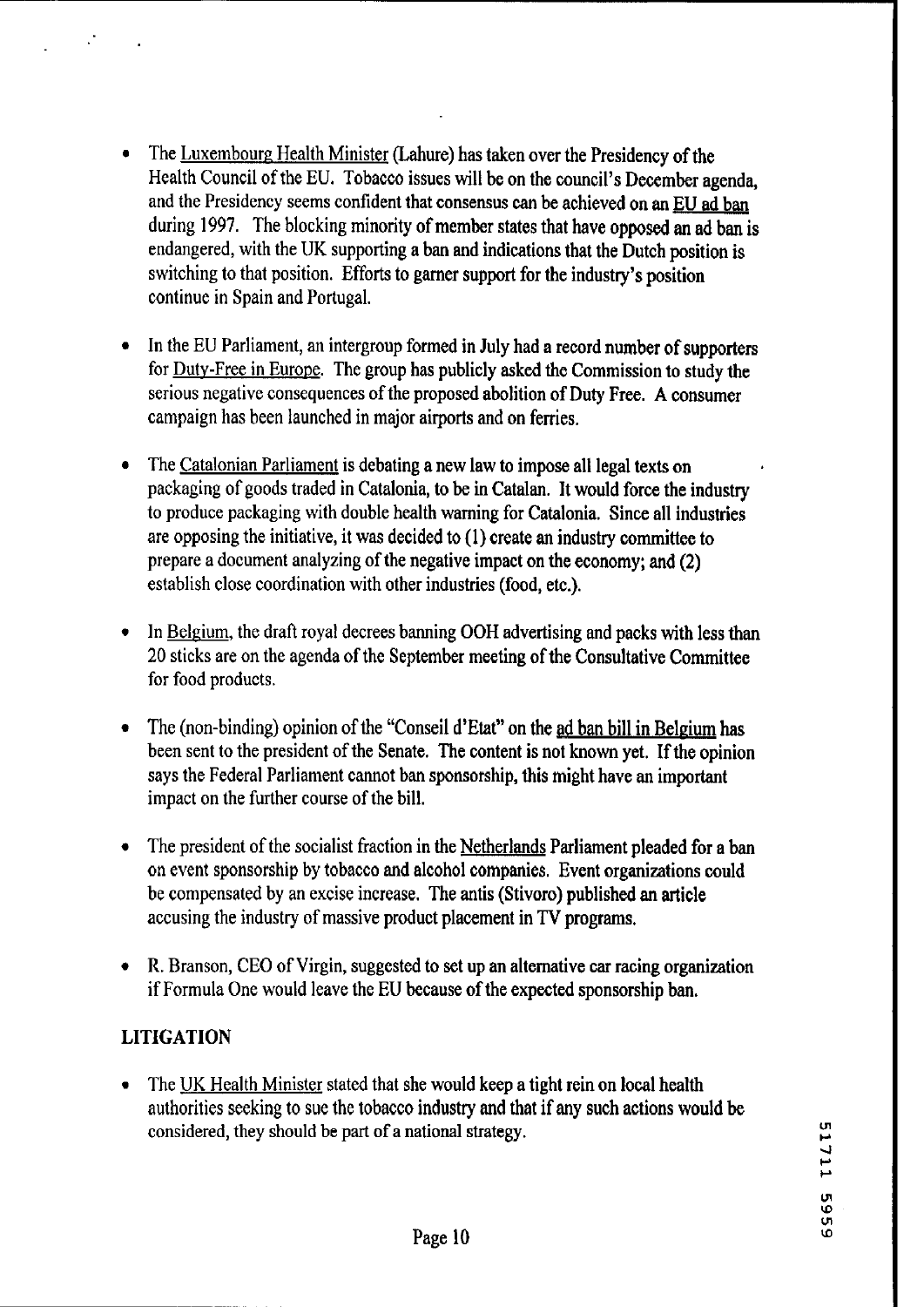**<sup>a</sup>**The UK Hiph Court ruled that the class action against Imperial and Gallaher **can**  proceed.

### **REGULATORY ISSUES**

- RJR Ukraine participated in discussions around amendments to the Law on State Regulation of Alcohol and Tobacco. As related to tobacco, the amendments streamline procedure of production licensing and unifylsimplify pack mentions requirements. In general the position of the company was reflected in the bill. The amendments were approved by parliament, however they were not signed by the president who voiced reservations concerning the alcohol part of the document. Parliament is expected to readdress this issue when it convenes in September.
- The Ukrainian Ministry of Health finalized its proposal to bring tar ceilings to 15 mg (imports and domestic filters) and **22** mg (domestic non-filters) and nicotine to 1.3 mg and **1.5** nig respectively.
- Government of British Columbia introduced legislation allowing the government to  $\bullet$ sue the tobacco companies to recover medical costs attributed to tobacco use. Also proposed were licensing fees for manufacturers to raise money for an anti-smoking educational campaign. Passage is expected during summer session.

Prior to introducing legislation, British Columbia Minister of Health Joy MacPhail wrote to the CEO of each tobacco company and demanded that the industry stop targeting children and start funding public education to prevent children and teens . from smoking, that the industry disclose all knowledge of health dangers of tobacco and all ingredients used in tobacco products and admit to nicotine manipulation, and that the industry provide just compensation to B.C.'s health care system. Prepared CEO's response, responded to media calls, and briefed editorial boards of major daily newspapers.

The French health secretary is evaluating enlargement of current health wamines in  $\bullet$ context of the EU directive. Based on information from Seita (the French tobacco monopoly), he may suggest an 6 to 8% increase in size, versus his original proposal of **25%.** 

# **TOBACCO CONSUMPTION**

The Federal Statistical Ofice announced that German citizens in the months of April until June 1997 spent 6.9% more money for tobacco products than in the same period of the previous year, including a **3.6%** increase in cigarette sales.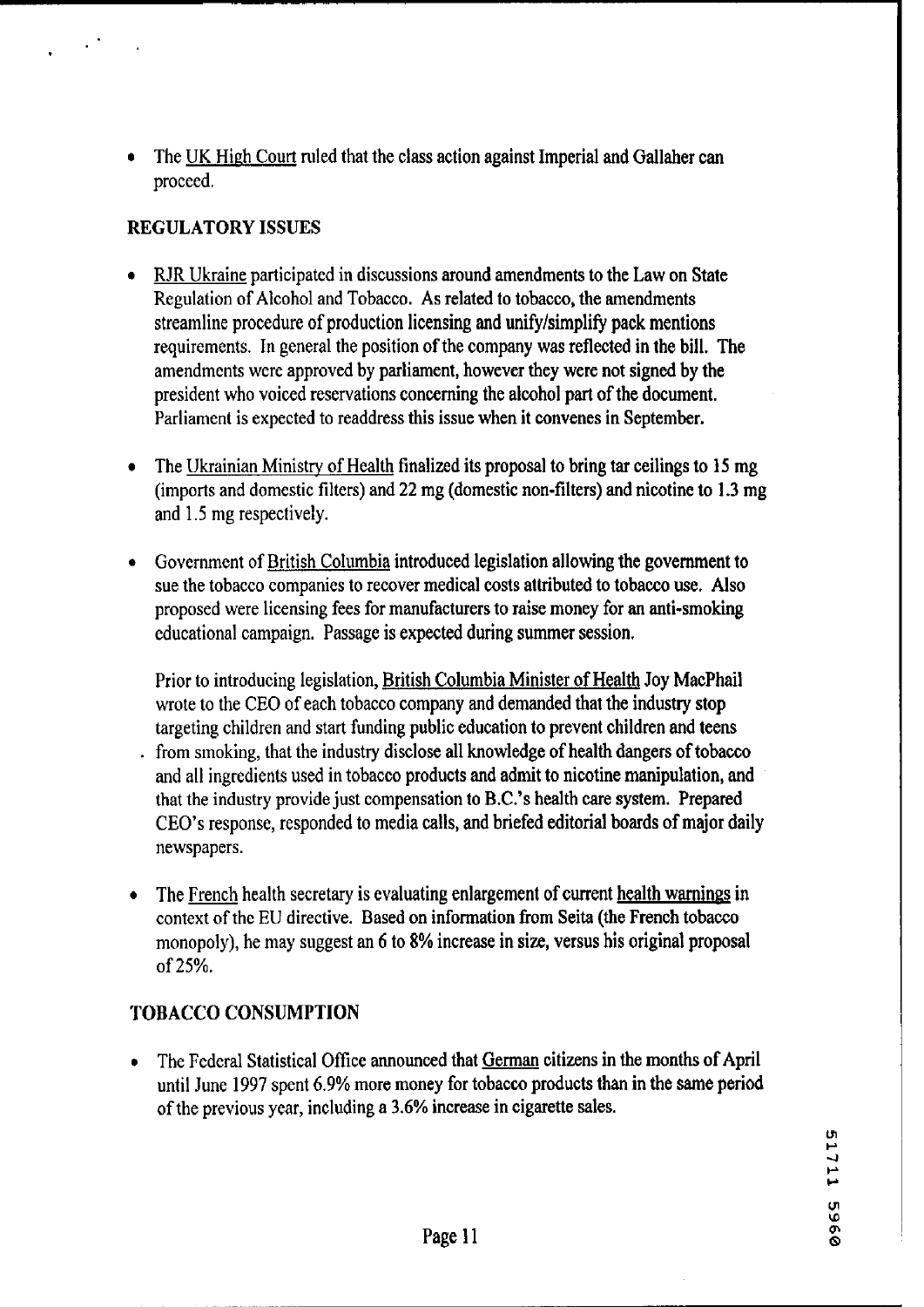# **RESTRICTIONS**

- UK anti-smoking seminar, organized by the Labour government, took place July 14. British and international health authorities, anti-tobacco groups, industrial organizations and event organizers discussed how to reduce consumption in the UK. Issues included increasing the minimum age to 18, tax increases, smoking restrictions and banning all forms of commercial communications. The Government will table its White Paper, which will contain proposals for concrete measures, in the autumn.

# **LEGISLATION**

- Meeting held in **Toronto** with industry representatives and government relations consultants to set up monitoring of tobacco issues in every Canadian province, to generate more pro-active government relations activities. Similar meeting held in Montreal to elaborate strategy and plan of action regarding proposed anti-tobacco legislation expected in Ouebec in the fall.
- Original bill banned cigarette vending machines everywhere minors had access in Puerto Rico. Through a joint effort with vending machine operators we changed the language of the bill to allow owners to locate vending machines where minors could not access cigarettes unsupervised. The Governor has not approved this bill. The bill becomes effective six months after the Governor's signature.

# **TRADE ISSUES**

- The newly-appointed Prime Minister **Valery** Pustovoytenko has begun to form the Government of Ukraine. First appointments - Minister of Economy and Minister of Industrial Policy, as well as stated priorities, testify to strengthened social orientation of new Cabinet and its strong intent to protect domestic manufacturers.
- We started drafting necessary agreements to transfer production of German license brands to smaller manufacturers on or about October 1, 1997.
- Malaysian NMA held its AGM on June 25. A priority agenda item was Asean Free Trade Area (AFTA). Achieved unanimous agreement to move forward with restructuring of the local leaf growing industry to make it competitive (in terms of quality and price) within an ASEAN context. This will require total industry funding estimated at US\$60mm to **\$80mm** (including infrastructure and agronomy resources) spread over at least six to eight years, starting in 1998. Next step is developing a master plan in conjunction with the Government starting 1997.
- The Spanish Competition Board has opened an investigation against the state controlled company Tabacalera for dumping practices related to its cigar brand **Farias.**  The board accuses the company of selling cigars below cost in order to protect market

1711 5961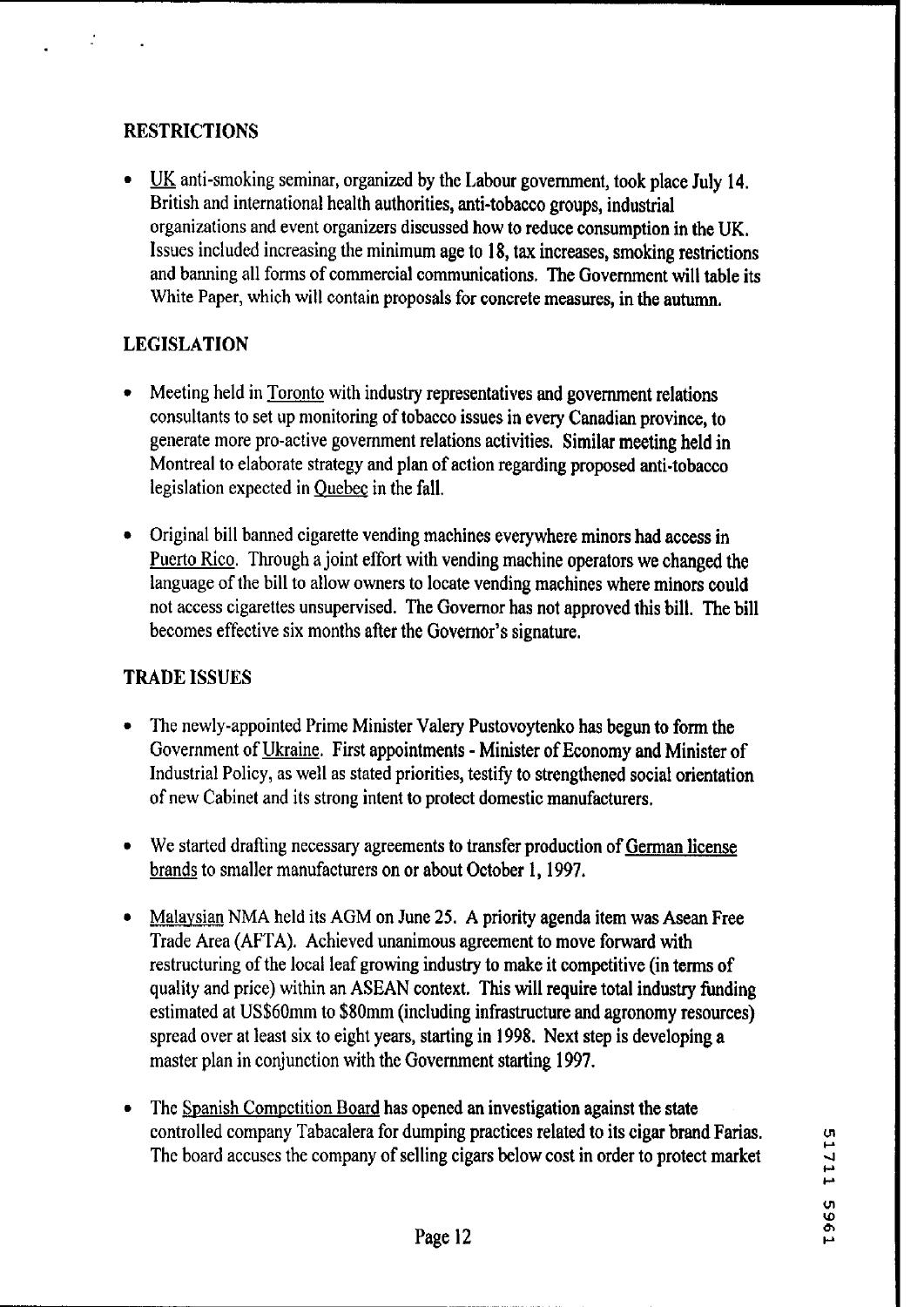share.

 $\ddot{\phantom{0}}$ 

l,  $\cdot$ 

 $\overline{a}$ 

l.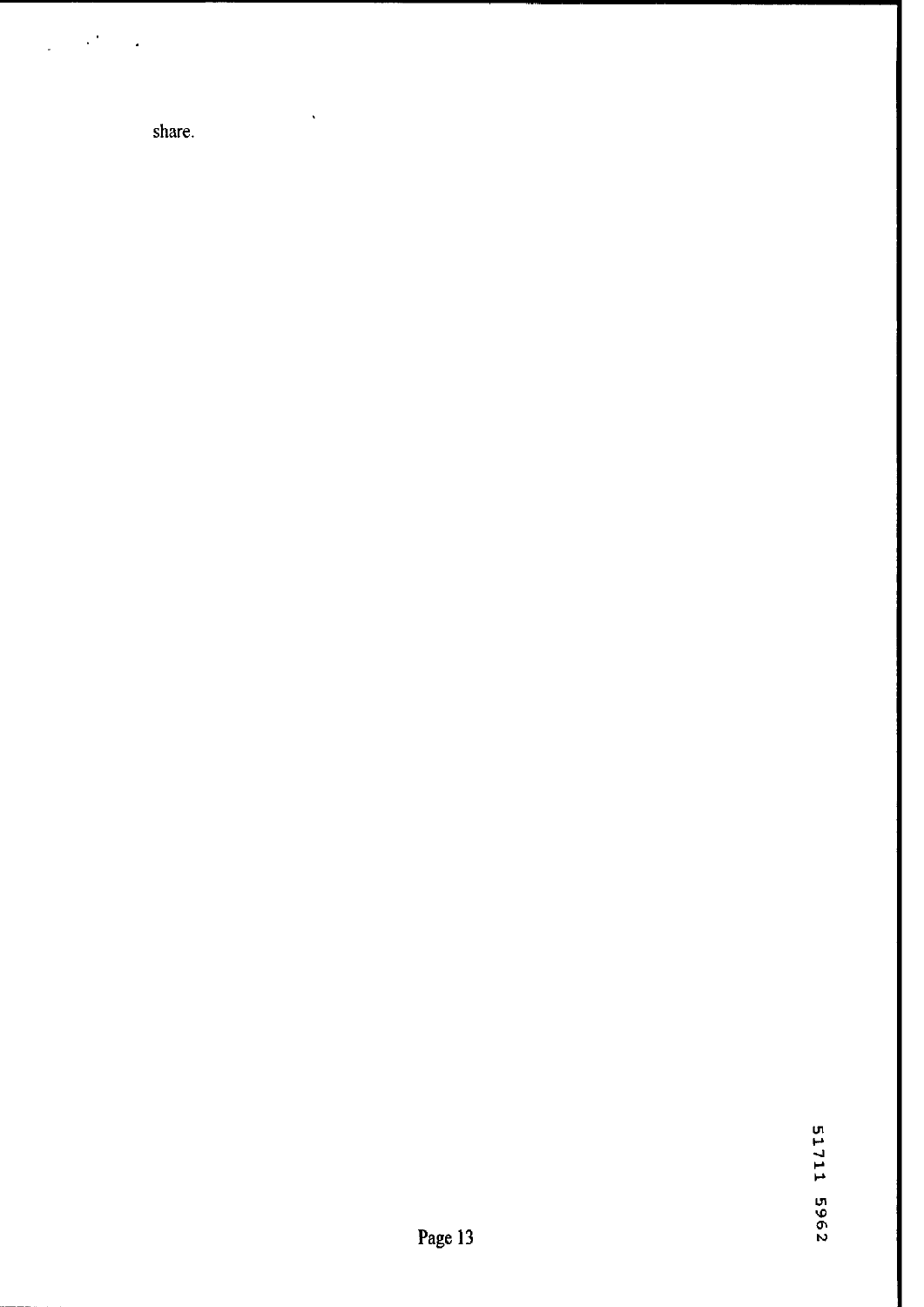Tabacalera has bought the US cigar company Max Rohr for \$53 million. This is in line with the Spanish company's strategy to increase its market share in cigars, both in Spain and in foreign markets.

- **A** very critical article on Tabacalera was published stating that the company was given a "gift" by recently buying 20% of the duty free distribution company Aldeasa. This deal was done three weeks ago, prior to the privatization of Aldeasa. Journalists are questioning why the government let a state company buy into another prior to putting it on the market.
- Reorganization of the tobacco sector was discussed at the last meeting of the Spanish Tobacco Association (AET). A new law should be approved before year end. The Director informed that the document with the "basic principles" of the industry was presented to the Delegate of the Government and to the Minister of Finance.
- The abolition of the visa requirement between Finland and Lithuania/Latvia as of July 1 is expected to result in a massive increase in cross-border shopping. Traveling between Finland and Estonia has increased by **30%** since May 1997, when the visa requirement was also abolished.

### TAXATION

- The Ukrainian parliament for the third time rejected President's proposals to restore profit tax exemptions for joint ventures that were formed prior to 1995. These benefits were canceled by deliberate omission in the new Law on Corporate Profit Tax, as was initiated by the Cabinet of Ministers. RJR continues to work with other organizations to reinstate this benefit.
- To implement the most favorable tax structure of RJR's international tobacco business, as far as Germany is concerned, we are starting to change majority shareholdership in RJRT GmbH.
- RJR presented its views concerning tax burden at a meeting with the Delegate of the Spanish Government and the General Director of Excise Taxes. As a result, RJR was invited to present a document to the government proposing alternative possibilities of tax structures that could improve revenues for the government while alleviating the industry burden.
- On Monday, July 7th, the AET (Spanish Tobacco Association) met with the Minister of Finance to present industry's concerns about tax increases. The Minister indicated that the Government is not considering significant excise **tax** increases since there is still room for an increase of revenues from tobacco, via price increases and contraband reduction. He committed to discussing with the industry any initiative on <sup>4</sup>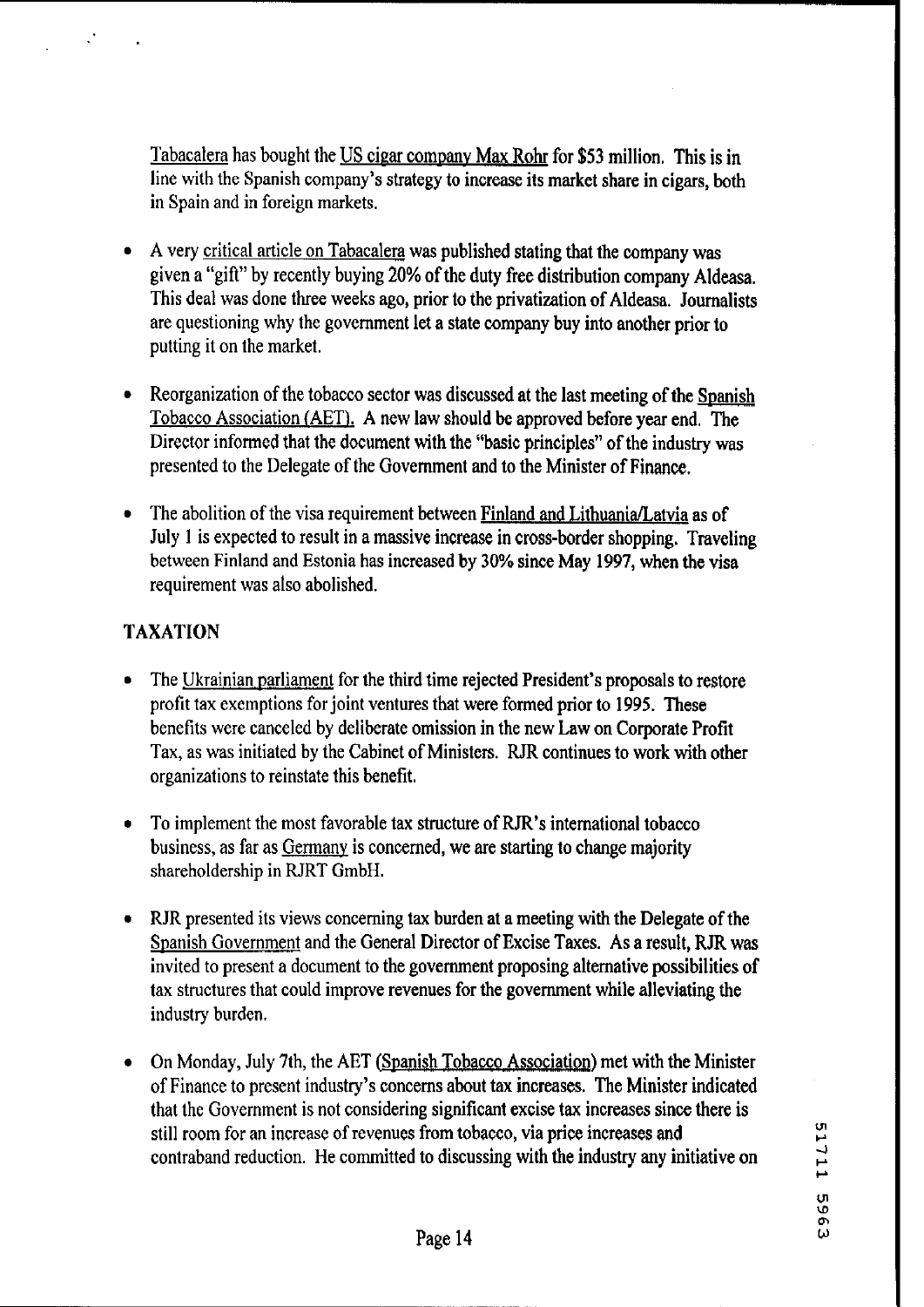**the matter before taking any decision. RJR is developing arguments against a proposed increase.**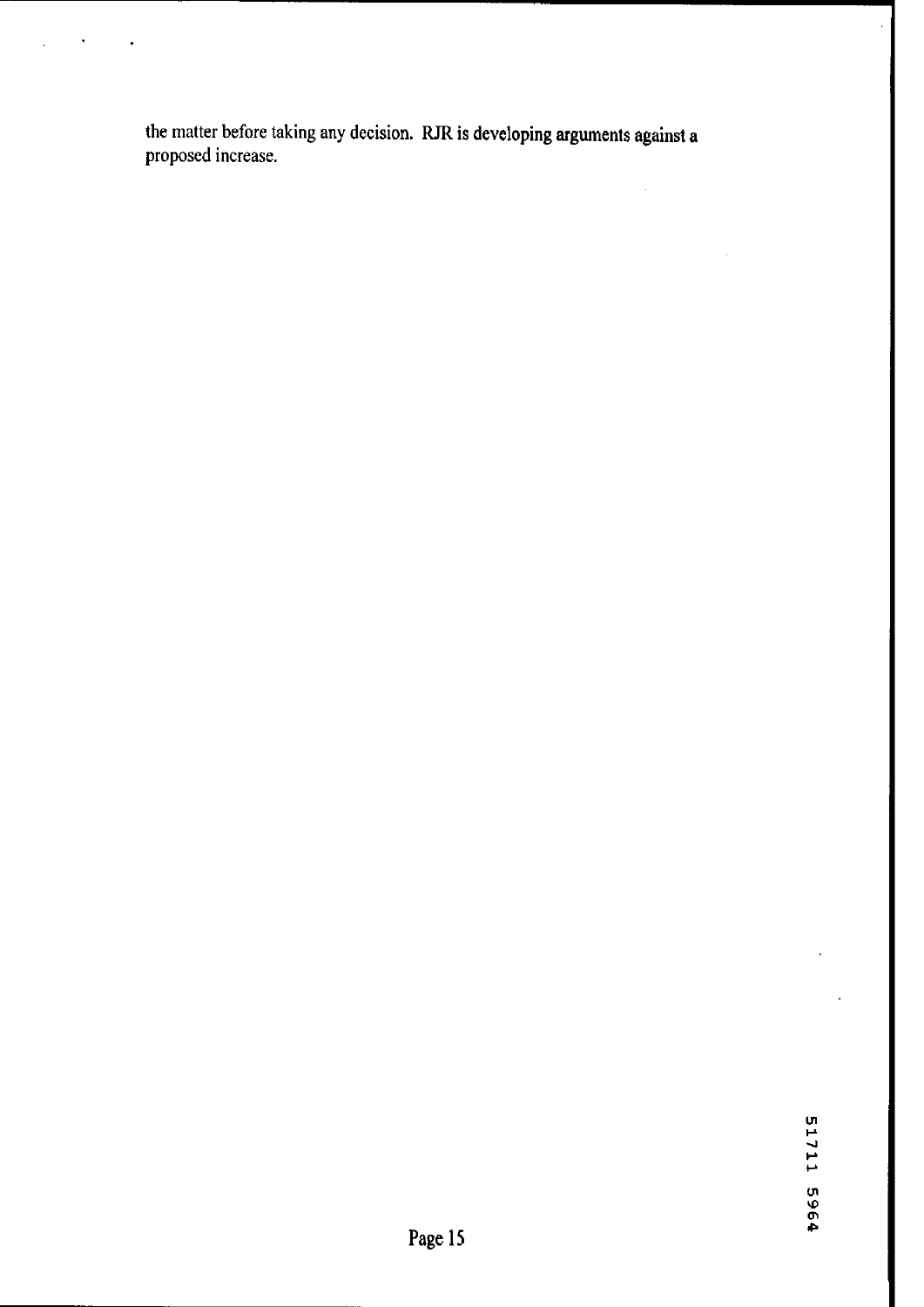- Tax proposals we supported in Romania were accepted. Importers are quite upset.
- New tax decisions in Tanzania contain several favorable provisions to TCC, including a cigarette import duty of **40%,** which is higher than the maximum **30%** rate for other products. Cigarettes sold on the Tanzanian mainland (rather than the island of Zanzibar) will carry tax stamps from the 1 st November **1997.**
- The Luxembourg Health Minister has proposed to the national Council of Ministers to increase tobacco excise unless the manufacturers stop their price war.
- **A** Netherlands TV program reported on a study, commissioned by the anti-tobacco group Stivoro, regarding the allegedly excessive tobacco tax credit period (average 3.5 months). This led to a parliamentary question to the Finance Minister, who replied that he would examine the issue and report back to Parliament.
- <u>UK</u> cigarette taxes will be increased by 19p/20 pack as of December 1, 1997 and annually by at least 5% in real terms. No increase on RYO **tax.**

### **CONTRABAND**

• Syracuse (NY) Post-Standard published an article which alleged that RJR-Macdonald is the subject of a police investigation in connection with smuggling activities of Larry Miller of Massena, NY. Released statement denying investigation after consulting with RJRI Legal.

#### COMMUNITY RELATIONS

• Participated in the closing ceremonies of the Summer Leadership Program for Cantera's Youth. A plaque was awarded to RJR Puerto Rico for its continuous support to this community.

#### INDUSTRY RELATIONSHIPS

The Spanish Tobacco Association (AET) has decided to join the CEOE (Spanish Confederation of Employers Organizations) next September, with seven committee members and one position in the Board of Directors. The total annual cost will be \$49.6M, split into equal parts among the companies.

#### Tom C. Griscom

| cc: | David Fishel  | Jaap Uittenbogaard |
|-----|---------------|--------------------|
|     | Roger Mozingo | Peter Van Every    |